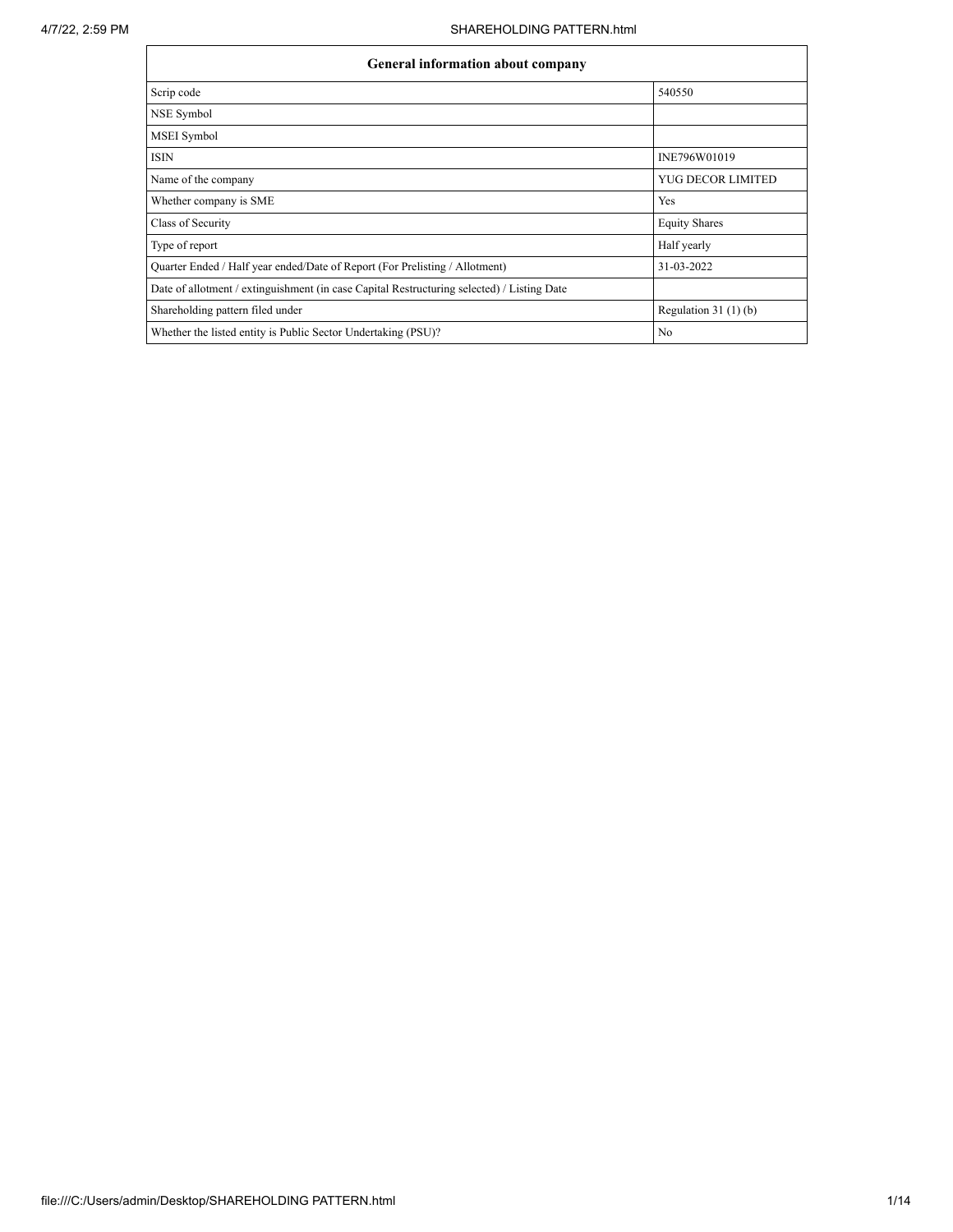|                | <b>Declaration</b>                                                                        |                |                                |                       |                             |  |  |  |  |  |  |
|----------------|-------------------------------------------------------------------------------------------|----------------|--------------------------------|-----------------------|-----------------------------|--|--|--|--|--|--|
| Sr.<br>No.     | Particular                                                                                | Yes/No         | Promoter and<br>Promoter Group | Public<br>shareholder | Non Promoter-<br>Non Public |  |  |  |  |  |  |
| $\mathbf{1}$   | Whether the Listed Entity has issued any partly paid up shares?                           | N <sub>o</sub> | N <sub>0</sub>                 | N <sub>0</sub>        | N <sub>0</sub>              |  |  |  |  |  |  |
| $\overline{2}$ | Whether the Listed Entity has issued any Convertible Securities<br>$\Omega$               | No             | N <sub>0</sub>                 | N <sub>0</sub>        | N <sub>0</sub>              |  |  |  |  |  |  |
| $\overline{3}$ | Whether the Listed Entity has issued any Warrants?                                        | N <sub>0</sub> | N <sub>0</sub>                 | N <sub>0</sub>        | N <sub>0</sub>              |  |  |  |  |  |  |
| $\overline{4}$ | Whether the Listed Entity has any shares against which<br>depository receipts are issued? | N <sub>0</sub> | N <sub>0</sub>                 | N <sub>0</sub>        | N <sub>0</sub>              |  |  |  |  |  |  |
| 5              | Whether the Listed Entity has any shares in locked-in?                                    | N <sub>0</sub> | N <sub>0</sub>                 | N <sub>0</sub>        | N <sub>0</sub>              |  |  |  |  |  |  |
| 6              | Whether any shares held by promoters are pledge or otherwise<br>encumbered?               | No             | N <sub>0</sub>                 |                       |                             |  |  |  |  |  |  |
| $\overline{7}$ | Whether company has equity shares with differential voting<br>rights?                     | N <sub>0</sub> | N <sub>0</sub>                 | N <sub>0</sub>        | N <sub>0</sub>              |  |  |  |  |  |  |
| 8              | Whether the listed entity has any significant beneficial owner?                           | Yes            |                                |                       |                             |  |  |  |  |  |  |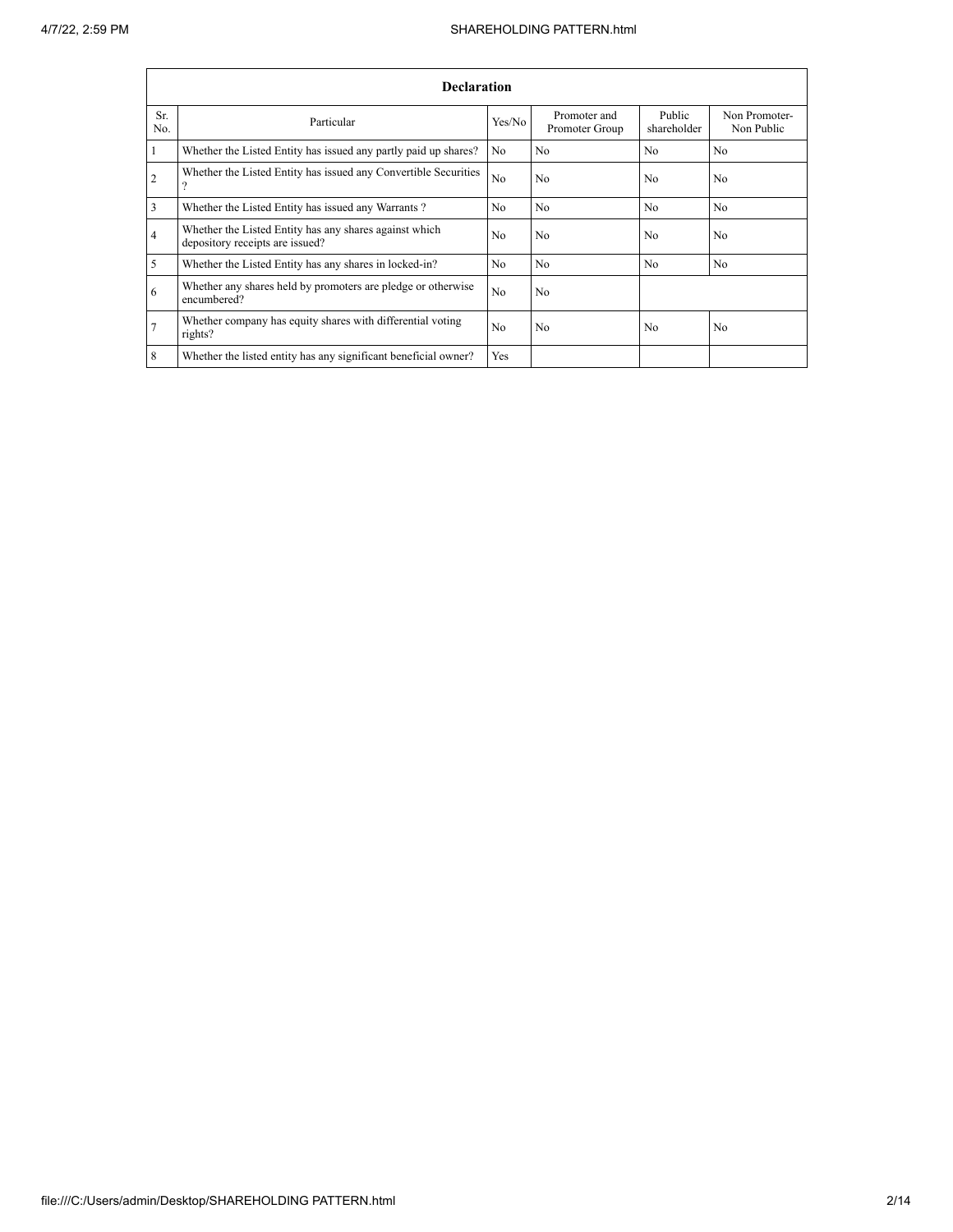|                 | <b>Table I - Summary Statement holding of specified securities</b> |              |                       |                      |                          |                                                                    |                                          |                                                                  |               |                           |                     |
|-----------------|--------------------------------------------------------------------|--------------|-----------------------|----------------------|--------------------------|--------------------------------------------------------------------|------------------------------------------|------------------------------------------------------------------|---------------|---------------------------|---------------------|
|                 | Category                                                           | Nos. Of      | No. of<br>fully paid  | No. Of<br>Partly     | No. Of<br>shares         | Total nos.<br>shares<br>held (VII)<br>$= (IV) +$<br>$(V)$ + $(VI)$ | Shareholding as a<br>% of total no. of   | Number of Voting Rights held in each<br>class of securities (IX) |               |                           |                     |
| Category<br>(1) | of<br>shareholder                                                  | shareholders | up equity             | paid-up<br>equity    | underlying<br>Depository |                                                                    | shares (calculated<br>as per SCRR, 1957) |                                                                  |               | No of Voting (XIV) Rights | Total as a          |
| (II)            |                                                                    | (III)        | shares<br>held $(IV)$ | shares<br>held $(V)$ | Receipts<br>(VI)         |                                                                    | (VIII) As a % of<br>$(A+B+C2)$           | Class<br>eg: $X$                                                 | Class<br>eg:y | Total                     | $%$ of<br>$(A+B+C)$ |
| (A)             | Promoter<br>&<br>Promoter<br>Group                                 | 9            | 2921100               |                      |                          | 2921100                                                            | 70.05                                    | 2921100                                                          |               | 2921100                   | 70.05               |
| (B)             | Public                                                             | 114          | 1248666               |                      |                          | 1248666                                                            | 29.95                                    | 1248666                                                          |               | 1248666                   | 29.95               |
| (C)             | Non<br>Promoter-<br>Non Public                                     | $\Omega$     |                       |                      |                          |                                                                    |                                          |                                                                  |               |                           |                     |
| (C1)            | <b>Shares</b><br>underlying<br><b>DRs</b>                          |              |                       |                      |                          |                                                                    |                                          |                                                                  |               |                           |                     |
| (C2)            | Shares held<br>by<br>Employee<br>Trusts                            |              |                       |                      |                          |                                                                    |                                          |                                                                  |               |                           |                     |
|                 | Total                                                              | 123          | 4169766               |                      |                          | 4169766                                                            | 100                                      | 4169766                                                          |               | 4169766                   | 100                 |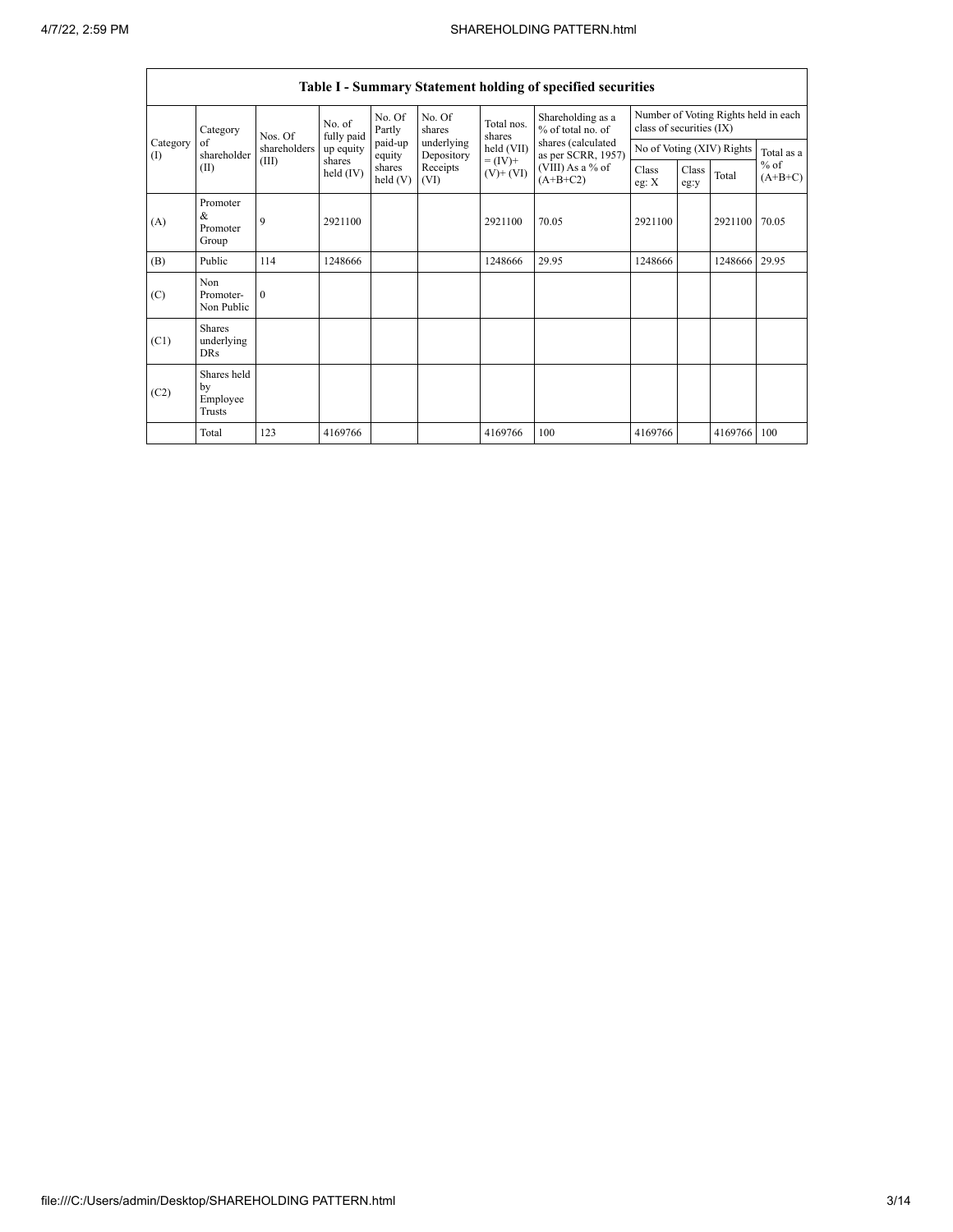|          |                                            |                                                 |                                       |                                                           | Table I - Summary Statement holding of specified securities                              |                                          |                                                           |                                                                               |                                                         |                                       |
|----------|--------------------------------------------|-------------------------------------------------|---------------------------------------|-----------------------------------------------------------|------------------------------------------------------------------------------------------|------------------------------------------|-----------------------------------------------------------|-------------------------------------------------------------------------------|---------------------------------------------------------|---------------------------------------|
| Category | Category<br>of                             | No. Of<br><b>Shares</b><br>Underlying           | No. of<br><b>Shares</b><br>Underlying | No. Of Shares<br>Underlying<br>Outstanding<br>convertible | Shareholding, as a %<br>assuming full<br>conversion of<br>convertible securities (       | Number of<br>Locked in<br>shares $(XII)$ |                                                           | Number of<br><b>Shares</b><br>pledged or<br>otherwise<br>encumbered<br>(XIII) |                                                         | Number of<br>equity shares<br>held in |
| (1)      | shareholder<br>(II)                        | Outstanding<br>convertible<br>securities<br>(X) | Outstanding<br>Warrants<br>$(X_i)$    | securities and<br>No. Of<br>Warrants (Xi)<br>(a)          | as a percentage of<br>diluted share capital)<br>$(XI)=(VII)+(X) As a %$<br>of $(A+B+C2)$ | No.<br>(a)                               | As $a$<br>$%$ of<br>total<br><b>Shares</b><br>held<br>(b) | No.<br>(a)                                                                    | As a<br>$%$ of<br>total<br><b>Shares</b><br>held<br>(b) | dematerialized<br>form $(XIV)$        |
| (A)      | Promoter<br>&<br>Promoter<br>Group         |                                                 |                                       |                                                           | 70.05                                                                                    |                                          |                                                           |                                                                               |                                                         | 2921100                               |
| (B)      | Public                                     |                                                 |                                       |                                                           | 29.95                                                                                    |                                          |                                                           |                                                                               |                                                         | 1248666                               |
| (C)      | N <sub>on</sub><br>Promoter-<br>Non Public |                                                 |                                       |                                                           |                                                                                          |                                          |                                                           |                                                                               |                                                         |                                       |
| (C1)     | <b>Shares</b><br>underlying<br><b>DRs</b>  |                                                 |                                       |                                                           |                                                                                          |                                          |                                                           |                                                                               |                                                         |                                       |
| (C2)     | Shares held<br>by<br>Employee<br>Trusts    |                                                 |                                       |                                                           |                                                                                          |                                          |                                                           |                                                                               |                                                         |                                       |
|          | Total                                      |                                                 |                                       |                                                           | 100                                                                                      |                                          |                                                           |                                                                               |                                                         | 4169766                               |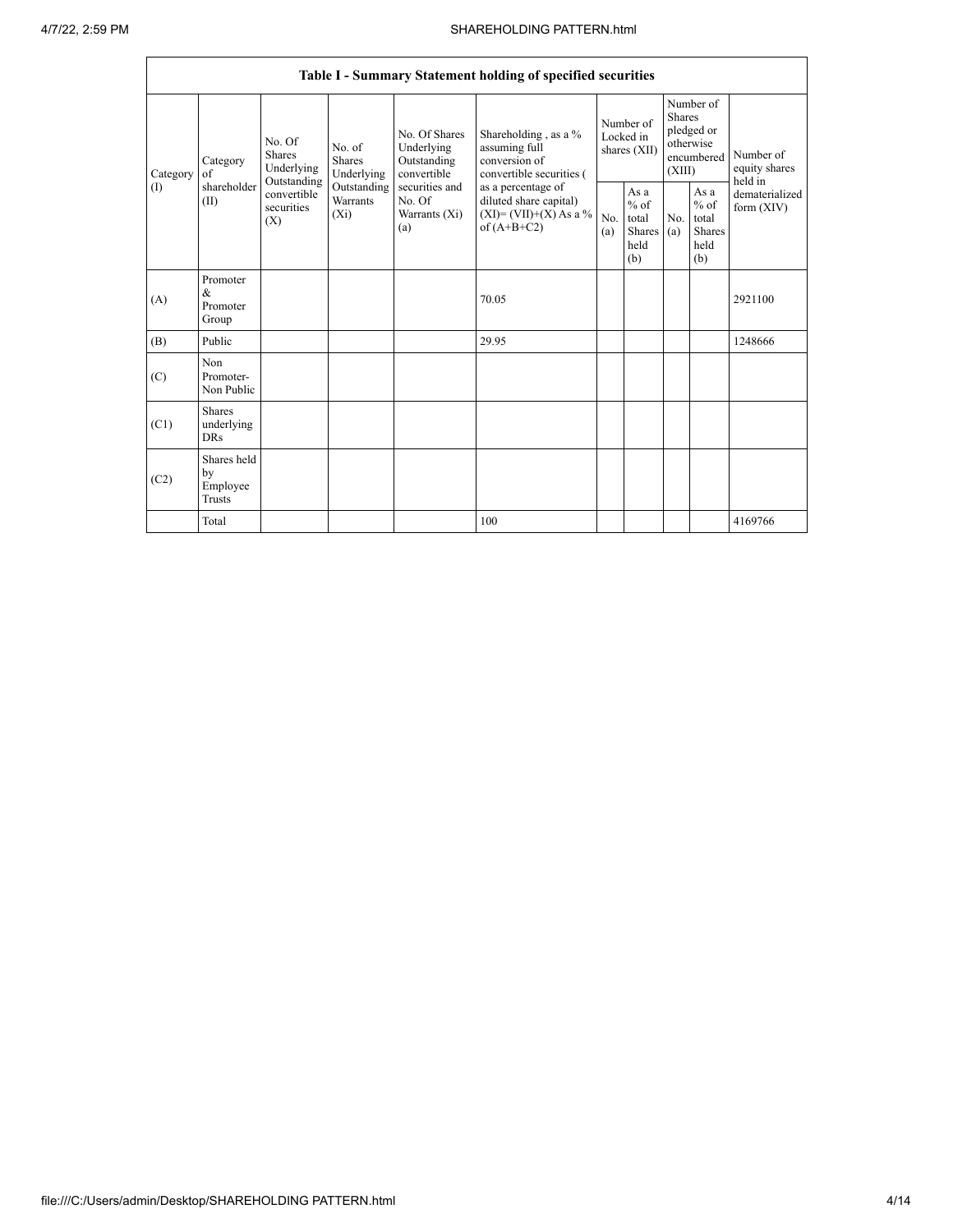$\mathbf{r}$ 

|                                                                                             | Table II - Statement showing shareholding pattern of the Promoter and Promoter Group                                |                                                                              |                            |                       |                                    |                             |                                              |                  |               |                                                                  |                                 |
|---------------------------------------------------------------------------------------------|---------------------------------------------------------------------------------------------------------------------|------------------------------------------------------------------------------|----------------------------|-----------------------|------------------------------------|-----------------------------|----------------------------------------------|------------------|---------------|------------------------------------------------------------------|---------------------------------|
|                                                                                             |                                                                                                                     |                                                                              | No. of                     | No. Of<br>Partly      | No. Of                             | Total<br>nos.               | Shareholding<br>as a % of total              |                  |               | Number of Voting Rights held in<br>each class of securities (IX) |                                 |
| Sr.                                                                                         | Category & Name<br>of the Shareholders                                                                              | Nos. Of<br>shareholders                                                      | fully<br>paid up<br>equity | paid-<br>up<br>equity | shares<br>underlying<br>Depository | shares<br>held<br>$(VII) =$ | no. of shares<br>(calculated as<br>per SCRR, |                  |               | No of Voting (XIV) Rights                                        | Total<br>as a %                 |
|                                                                                             | $($ I                                                                                                               | (III)                                                                        | shares<br>held<br>(IV)     | shares<br>held<br>(V) | Receipts<br>(VI)                   | $(IV)+$<br>$(V)$ +<br>(VI)  | 1957) (VIII) As<br>a % of<br>$(A+B+C2)$      | Class<br>eg: $X$ | Class<br>eg:y | Total                                                            | of<br>Total<br>Voting<br>rights |
| A                                                                                           | Table II - Statement showing shareholding pattern of the Promoter and Promoter Group                                |                                                                              |                            |                       |                                    |                             |                                              |                  |               |                                                                  |                                 |
| (1)                                                                                         | Indian                                                                                                              |                                                                              |                            |                       |                                    |                             |                                              |                  |               |                                                                  |                                 |
| (a)                                                                                         | Individuals/Hindu<br>undivided Family                                                                               | $\mathbf{Q}$                                                                 | 2921100                    |                       |                                    | 2921100                     | 70.05                                        | 2921100          |               | 2921100                                                          | 70.05                           |
| Sub-Total (A)<br>(1)                                                                        |                                                                                                                     | 9                                                                            | 2921100                    |                       |                                    | 2921100                     | 70.05                                        | 2921100          |               | 2921100                                                          | 70.05                           |
| (2)                                                                                         | Foreign                                                                                                             |                                                                              |                            |                       |                                    |                             |                                              |                  |               |                                                                  |                                 |
| Total<br>Shareholding<br>of Promoter<br>and Promoter<br>Group $(A)=$<br>$(A)(1)+(A)$<br>(2) |                                                                                                                     | 9                                                                            | 2921100                    |                       |                                    | 2921100                     | 70.05                                        | 2921100          |               | 2921100                                                          | 70.05                           |
| B                                                                                           |                                                                                                                     | Table III - Statement showing shareholding pattern of the Public shareholder |                            |                       |                                    |                             |                                              |                  |               |                                                                  |                                 |
| (1)                                                                                         | Institutions                                                                                                        |                                                                              |                            |                       |                                    |                             |                                              |                  |               |                                                                  |                                 |
| (3)                                                                                         | Non-institutions                                                                                                    |                                                                              |                            |                       |                                    |                             |                                              |                  |               |                                                                  |                                 |
| (a(i))                                                                                      | Individuals -<br>i.Individual<br>shareholders<br>holding nominal<br>share capital up to<br>Rs. 2 lakhs.             | 92                                                                           | 494500                     |                       |                                    | 494500                      | 11.86                                        | 494500           |               | 494500                                                           | 11.86                           |
| (a(ii))                                                                                     | Individuals - ii.<br>Individual<br>shareholders<br>holding nominal<br>share capital in<br>excess of Rs. 2<br>lakhs. | 11                                                                           | 614833                     |                       |                                    | 614833                      | 14.75                                        | 614833           |               | 614833                                                           | 14.75                           |
| (e)                                                                                         | Any Other<br>(specify)                                                                                              | 11                                                                           | 139333                     |                       |                                    | 139333                      | 3.34                                         | 139333           |               | 139333                                                           | 3.34                            |
| Sub-Total (B)<br>(3)                                                                        |                                                                                                                     | 114                                                                          | 1248666                    |                       |                                    | 1248666                     | 29.95                                        | 1248666          |               | 1248666                                                          | 29.95                           |
| <b>Total Public</b><br>Shareholding<br>$(B)= (B)(1) +$<br>$(B)(2)+(B)(3)$                   |                                                                                                                     | 114                                                                          | 1248666                    |                       |                                    | 1248666                     | 29.95                                        | 1248666          |               | 1248666 29.95                                                    |                                 |
| $\mathbf C$                                                                                 | Table IV - Statement showing shareholding pattern of the Non Promoter- Non Public shareholder                       |                                                                              |                            |                       |                                    |                             |                                              |                  |               |                                                                  |                                 |
| Total (<br>$A+B+C2$ )                                                                       |                                                                                                                     | 123                                                                          | 4169766                    |                       |                                    | 4169766                     | 100                                          | 4169766          |               | 4169766                                                          | 100                             |
| Total<br>$(A+B+C)$                                                                          |                                                                                                                     | 123                                                                          | 4169766                    |                       |                                    | 4169766                     | 100                                          | 4169766          |               | 4169766                                                          | 100                             |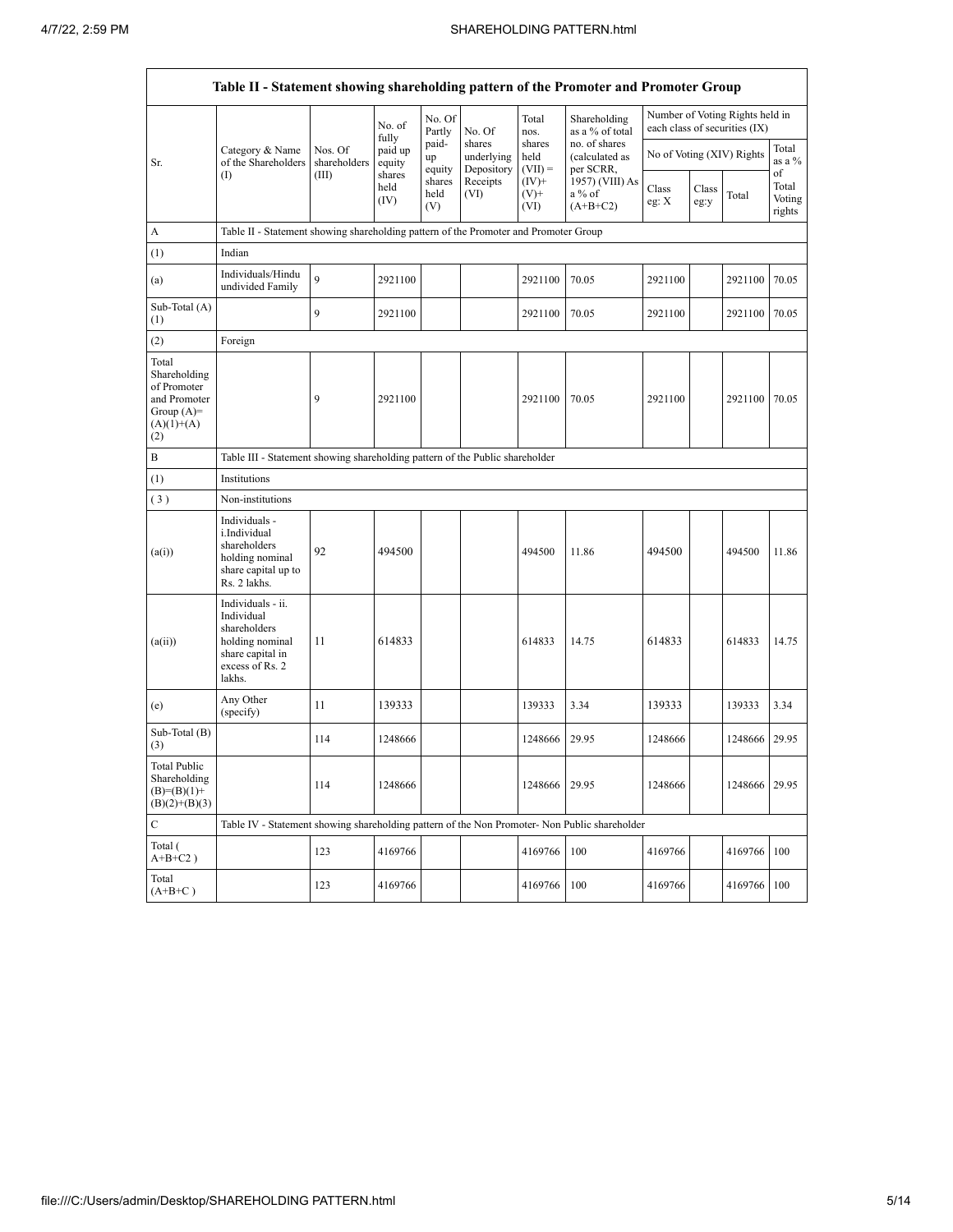$\overline{\phantom{0}}$ 

|                                                                                         |                                                                                       |                                       |                                                           | Table II - Statement showing shareholding pattern of the Promoter and Promoter Group          |  |                                                                    |                         |                                                         |                                       |
|-----------------------------------------------------------------------------------------|---------------------------------------------------------------------------------------|---------------------------------------|-----------------------------------------------------------|-----------------------------------------------------------------------------------------------|--|--------------------------------------------------------------------|-------------------------|---------------------------------------------------------|---------------------------------------|
| Sr.                                                                                     | No. Of<br><b>Shares</b><br>Underlying                                                 | No. of<br><b>Shares</b><br>Underlying | No. Of Shares<br>Underlying<br>Outstanding<br>convertible | Shareholding, as a %<br>assuming full conversion of<br>convertible securities (as a           |  | Number of<br>Locked in<br>shares (XII)                             | <b>Shares</b><br>(XIII) | Number of<br>pledged or<br>otherwise<br>encumbered      | Number of<br>equity shares<br>held in |
|                                                                                         | Outstanding<br>Outstanding<br>convertible<br>Warrants<br>securities<br>$(X_i)$<br>(X) |                                       | securities and<br>No. Of Warrants<br>(Xi)(a)              | percentage of diluted share<br>capital) $(XI) = (VII)+(X) As$<br>a % of $(A+B+C2)$            |  | As $\mathbf{a}$<br>$%$ of<br>total<br><b>Shares</b><br>held<br>(b) | No.<br>(a)              | As a<br>$%$ of<br>total<br><b>Shares</b><br>held<br>(b) | dematerialized<br>form $(XIV)$        |
| A                                                                                       | Table II - Statement showing shareholding pattern of the Promoter and Promoter Group  |                                       |                                                           |                                                                                               |  |                                                                    |                         |                                                         |                                       |
| (1)                                                                                     | Indian                                                                                |                                       |                                                           |                                                                                               |  |                                                                    |                         |                                                         |                                       |
| (a)                                                                                     |                                                                                       |                                       |                                                           | 70.05                                                                                         |  |                                                                    |                         |                                                         | 2921100                               |
| Sub-Total (A)<br>(1)                                                                    |                                                                                       |                                       |                                                           | 70.05                                                                                         |  |                                                                    |                         |                                                         | 2921100                               |
| (2)                                                                                     | Foreign                                                                               |                                       |                                                           |                                                                                               |  |                                                                    |                         |                                                         |                                       |
| Total<br>Shareholding<br>of Promoter<br>and Promoter<br>Group $(A)=$<br>$(A)(1)+(A)(2)$ |                                                                                       |                                       |                                                           | 70.05                                                                                         |  |                                                                    |                         |                                                         | 2921100                               |
| B                                                                                       |                                                                                       |                                       |                                                           | Table III - Statement showing shareholding pattern of the Public shareholder                  |  |                                                                    |                         |                                                         |                                       |
| (1)                                                                                     | Institutions                                                                          |                                       |                                                           |                                                                                               |  |                                                                    |                         |                                                         |                                       |
| (3)                                                                                     | Non-institutions                                                                      |                                       |                                                           |                                                                                               |  |                                                                    |                         |                                                         |                                       |
| (a(i))                                                                                  |                                                                                       |                                       |                                                           | 11.86                                                                                         |  |                                                                    |                         |                                                         | 494500                                |
| (a(ii))                                                                                 |                                                                                       |                                       |                                                           | 14.75                                                                                         |  |                                                                    |                         |                                                         | 614833                                |
| (e)                                                                                     |                                                                                       |                                       |                                                           | 3.34                                                                                          |  |                                                                    |                         |                                                         | 139333                                |
| Sub-Total (B)<br>(3)                                                                    |                                                                                       |                                       |                                                           | 29.95                                                                                         |  |                                                                    |                         |                                                         | 1248666                               |
| <b>Total Public</b><br>Shareholding<br>$(B)= (B)(1) +$<br>$(B)(2)+(B)(3)$               |                                                                                       |                                       |                                                           | 29.95                                                                                         |  |                                                                    |                         |                                                         | 1248666                               |
| $\overline{C}$                                                                          |                                                                                       |                                       |                                                           | Table IV - Statement showing shareholding pattern of the Non Promoter- Non Public shareholder |  |                                                                    |                         |                                                         |                                       |
| Total (<br>$A+B+C2$ )                                                                   |                                                                                       |                                       |                                                           | 100                                                                                           |  |                                                                    |                         |                                                         | 4169766                               |
| Total $(A+B+C)$<br>$\lambda$                                                            |                                                                                       |                                       |                                                           | 100                                                                                           |  |                                                                    |                         |                                                         | 4169766                               |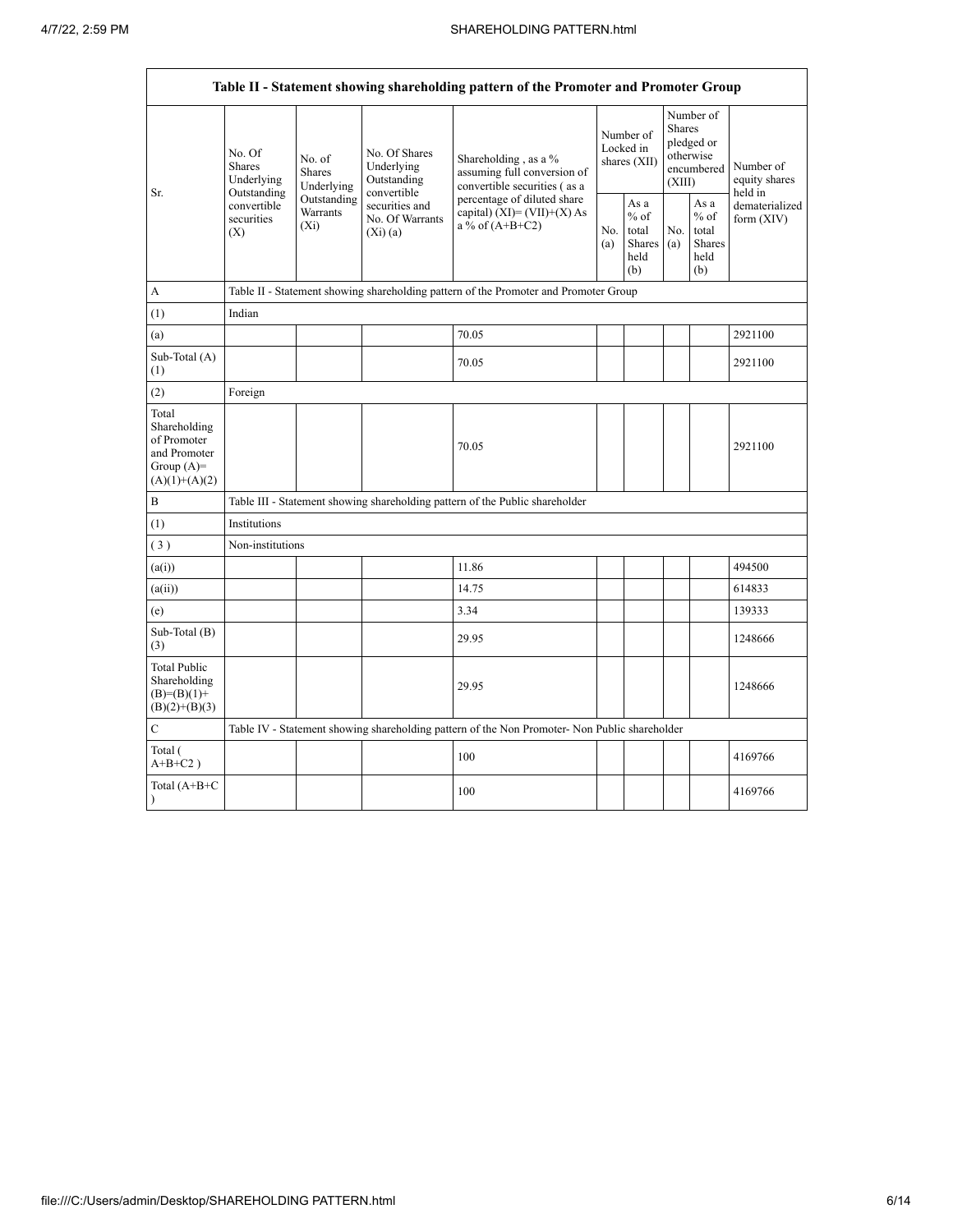| Searial No.                                                                                                                                                                                    | $\mathbf{1}$                                                  | $\mathbf{2}$                                 | $\sqrt{3}$                                          | $\overline{4}$                                   | $\sqrt{5}$                      | 6                                                  | $\boldsymbol{7}$                                     |
|------------------------------------------------------------------------------------------------------------------------------------------------------------------------------------------------|---------------------------------------------------------------|----------------------------------------------|-----------------------------------------------------|--------------------------------------------------|---------------------------------|----------------------------------------------------|------------------------------------------------------|
| Name of the<br>Shareholders<br>(1)                                                                                                                                                             | SANTOSHKUMAR<br><b>SARASWAT (HUF)</b>                         | <b>CHANDRESH</b><br><b>SARASWAT</b><br>(HUF) | <b>NISHA</b><br><b>CHANDRESH</b><br><b>SARASWAT</b> | SANTOSHKUMAR ABHA<br>RAMJILAL<br><b>SARASWAT</b> | SANTOSHKUMAR<br><b>SARASWAT</b> | <b>SURESH</b><br><b>CHANDRA</b><br><b>SARASWAT</b> | <b>ANKITA</b><br><b>CHANDRESH</b><br><b>SARASWAT</b> |
| PAN(II)                                                                                                                                                                                        | AAIHS8285F                                                    | AABHC0240D                                   | AKQPS4880A                                          | ALLPS4856N                                       | ANZPS1605F                      | AALPS1997F                                         | COZPS7235A                                           |
| No. of fully<br>paid up equity<br>shares held<br>(IV)                                                                                                                                          | 248961                                                        | 260920                                       | 313965                                              | 535735                                           | 463468                          | 3000                                               | 85000                                                |
| No. Of Partly<br>paid-up equity<br>shares held<br>(V)                                                                                                                                          |                                                               |                                              |                                                     |                                                  |                                 |                                                    |                                                      |
| No. Of shares<br>underlying<br>Depository<br>Receipts (VI)                                                                                                                                     |                                                               |                                              |                                                     |                                                  |                                 |                                                    |                                                      |
| Total nos.<br>shares held<br>$(VII) = (IV) +$<br>$(V)$ + $(VI)$                                                                                                                                | 248961                                                        | 260920                                       | 313965                                              | 535735                                           | 463468                          | 3000                                               | 85000                                                |
| Shareholding<br>as a % of total<br>no. of shares<br>(calculated as<br>per SCRR,<br>1957) (VIII)<br>As a % of<br>$(A+B+C2)$                                                                     | 5.97                                                          | 6.26                                         | 7.53                                                | 12.85                                            | 11.11                           | 0.07                                               | 2.04                                                 |
|                                                                                                                                                                                                | Number of Voting Rights held in each class of securities (IX) |                                              |                                                     |                                                  |                                 |                                                    |                                                      |
| Class eg:X                                                                                                                                                                                     | 248961                                                        | 260920                                       | 313965                                              | 535735                                           | 463468                          | 3000                                               | 85000                                                |
| Class eg:y                                                                                                                                                                                     |                                                               |                                              |                                                     |                                                  |                                 |                                                    |                                                      |
| Total                                                                                                                                                                                          | 248961                                                        | 260920                                       | 313965                                              | 535735                                           | 463468                          | 3000                                               | 85000                                                |
| Total as a %<br>of Total<br>Voting rights                                                                                                                                                      | 5.97                                                          | 6.26                                         | 7.53                                                | 12.85                                            | 11.11                           | 0.07                                               | 2.04                                                 |
| No. Of Shares<br>Underlying<br>Outstanding<br>convertible<br>securities $(X)$                                                                                                                  |                                                               |                                              |                                                     |                                                  |                                 |                                                    |                                                      |
| No. of Shares<br>Underlying<br>Outstanding<br>Warrants (Xi)                                                                                                                                    |                                                               |                                              |                                                     |                                                  |                                 |                                                    |                                                      |
| No. Of Shares<br>Underlying<br>Outstanding<br>convertible<br>securities and<br>No. Of<br>Warrants (Xi)<br>(a)                                                                                  |                                                               |                                              |                                                     |                                                  |                                 |                                                    |                                                      |
| Shareholding,<br>as a %<br>assuming full<br>conversion of<br>convertible<br>securities (as a<br>percentage of<br>diluted share<br>capital) (XI)=<br>$(VII)+(Xi)(a)$<br>As a % of<br>$(A+B+C2)$ | 5.97                                                          | 6.26                                         | 7.53                                                | 12.85                                            | 11.11                           | 0.07                                               | 2.04                                                 |
|                                                                                                                                                                                                | Number of Locked in shares (XII)                              |                                              |                                                     |                                                  |                                 |                                                    |                                                      |
| No. $(a)$                                                                                                                                                                                      |                                                               |                                              |                                                     |                                                  |                                 |                                                    |                                                      |
| As a % of<br>total Shares                                                                                                                                                                      |                                                               |                                              |                                                     |                                                  |                                 |                                                    |                                                      |
| held (b)                                                                                                                                                                                       |                                                               |                                              |                                                     |                                                  |                                 |                                                    |                                                      |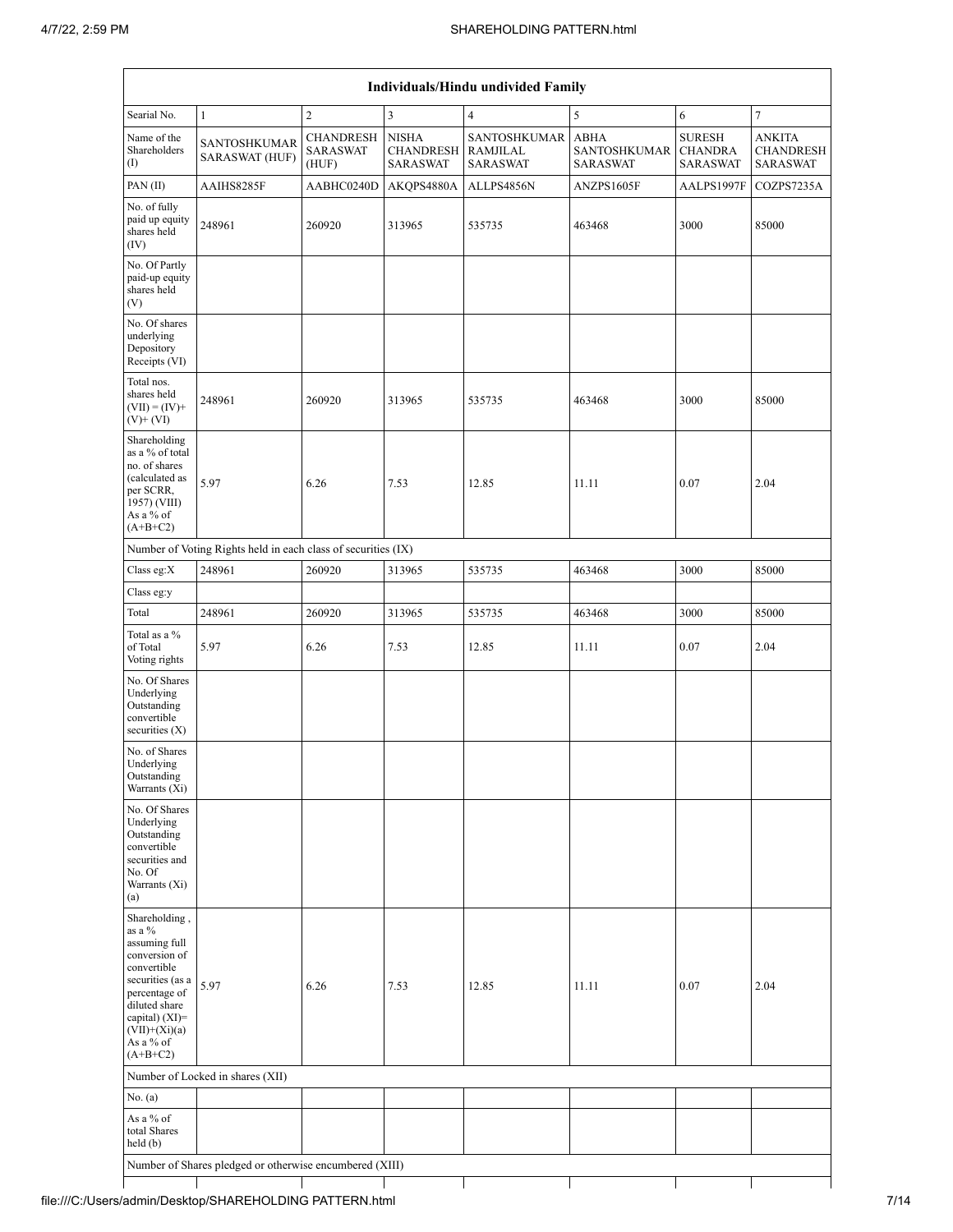## 4/7/22, 2:59 PM SHAREHOLDING PATTERN.html

| No. $(a)$                                                               |                              |                   |                   |          |                |                   |                   |
|-------------------------------------------------------------------------|------------------------------|-------------------|-------------------|----------|----------------|-------------------|-------------------|
| As a % of<br>total Shares<br>held(b)                                    |                              |                   |                   |          |                |                   |                   |
| Number of<br>equity shares<br>held in<br>dematerialized<br>form $(XIV)$ | 248961                       | 260920            | 313965            | 535735   | 463468         | 3000              | 85000             |
|                                                                         | Reason for not providing PAN |                   |                   |          |                |                   |                   |
| Reason for not<br>providing<br>PAN                                      |                              |                   |                   |          |                |                   |                   |
| Shareholder<br>type                                                     | Promoter Group               | Promoter<br>Group | Promoter<br>Group | Promoter | Promoter Group | Promoter<br>Group | Promoter<br>Group |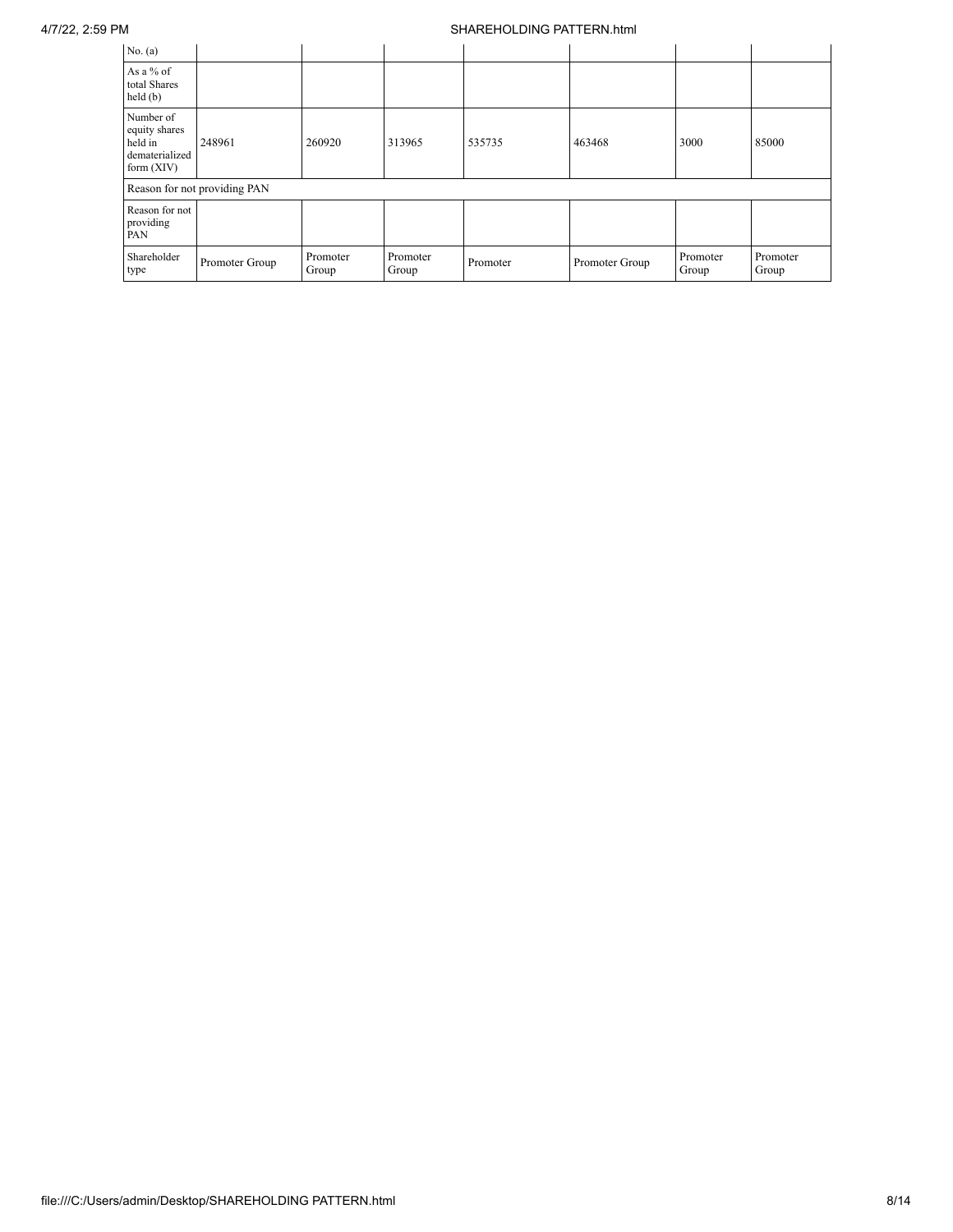|                                                                                                                                                                                          | Individuals/Hindu undivided Family                            |                        |                       |  |  |  |  |  |  |  |
|------------------------------------------------------------------------------------------------------------------------------------------------------------------------------------------|---------------------------------------------------------------|------------------------|-----------------------|--|--|--|--|--|--|--|
| Searial No.                                                                                                                                                                              | 8                                                             | 9                      |                       |  |  |  |  |  |  |  |
| Name of the<br>Shareholders (I)                                                                                                                                                          | CHANDRESH SANTOSHKUMAR SARASWAT                               | POOJA SANJEEV SARASWAT | Click here to go back |  |  |  |  |  |  |  |
| PAN(II)                                                                                                                                                                                  | AHZPS0727J                                                    | AFBPS1124D             | Total                 |  |  |  |  |  |  |  |
| No. of fully paid<br>up equity shares<br>held (IV)                                                                                                                                       | 944051                                                        | 66000                  | 2921100               |  |  |  |  |  |  |  |
| No. Of Partly paid-<br>up equity shares<br>held $(V)$                                                                                                                                    |                                                               |                        |                       |  |  |  |  |  |  |  |
| No. Of shares<br>underlying<br>Depository<br>Receipts (VI)                                                                                                                               |                                                               |                        |                       |  |  |  |  |  |  |  |
| Total nos. shares<br>held $(VII) = (IV) +$<br>$(V)$ + $(VI)$                                                                                                                             | 944051                                                        | 66000                  | 2921100               |  |  |  |  |  |  |  |
| Shareholding as a<br>% of total no. of<br>shares (calculated<br>as per SCRR,<br>1957) (VIII) As a<br>% of $(A+B+C2)$                                                                     | 22.64                                                         | 1.58                   | 70.05                 |  |  |  |  |  |  |  |
|                                                                                                                                                                                          | Number of Voting Rights held in each class of securities (IX) |                        |                       |  |  |  |  |  |  |  |
| Class eg: $X$                                                                                                                                                                            | 944051                                                        | 66000                  | 2921100               |  |  |  |  |  |  |  |
| Class eg:y                                                                                                                                                                               |                                                               |                        |                       |  |  |  |  |  |  |  |
| Total                                                                                                                                                                                    | 944051                                                        | 66000                  | 2921100               |  |  |  |  |  |  |  |
| Total as a % of<br>Total Voting rights                                                                                                                                                   | 22.64                                                         | 1.58                   | 70.05                 |  |  |  |  |  |  |  |
| No. Of Shares<br>Underlying<br>Outstanding<br>convertible<br>securities $(X)$                                                                                                            |                                                               |                        |                       |  |  |  |  |  |  |  |
| No. of Shares<br>Underlying<br>Outstanding<br>Warrants (Xi)                                                                                                                              |                                                               |                        |                       |  |  |  |  |  |  |  |
| No. Of Shares<br>Underlying<br>Outstanding<br>convertible<br>securities and No.<br>Of Warrants (Xi)<br>(a)                                                                               |                                                               |                        |                       |  |  |  |  |  |  |  |
| Shareholding, as a<br>% assuming full<br>conversion of<br>convertible<br>securities (as a<br>percentage of<br>diluted share<br>capital) (XI)=<br>$(VII)+(Xi)(a)$ As a<br>% of $(A+B+C2)$ | 22.64                                                         | 1.58                   | 70.05                 |  |  |  |  |  |  |  |
| Number of Locked in shares (XII)                                                                                                                                                         |                                                               |                        |                       |  |  |  |  |  |  |  |
| No. $(a)$                                                                                                                                                                                |                                                               |                        |                       |  |  |  |  |  |  |  |
| As a % of total<br>Shares held (b)                                                                                                                                                       |                                                               |                        |                       |  |  |  |  |  |  |  |
|                                                                                                                                                                                          | Number of Shares pledged or otherwise encumbered (XIII)       |                        |                       |  |  |  |  |  |  |  |
| No. (a)                                                                                                                                                                                  |                                                               |                        |                       |  |  |  |  |  |  |  |
| As a % of total<br>Shares held (b)                                                                                                                                                       |                                                               |                        |                       |  |  |  |  |  |  |  |
| Number of equity<br>shares held in<br>dematerialized<br>form $(XIV)$                                                                                                                     | 944051                                                        | 66000                  | 2921100               |  |  |  |  |  |  |  |
| Reason for not providing PAN                                                                                                                                                             |                                                               |                        |                       |  |  |  |  |  |  |  |
| Reason for not                                                                                                                                                                           |                                                               |                        |                       |  |  |  |  |  |  |  |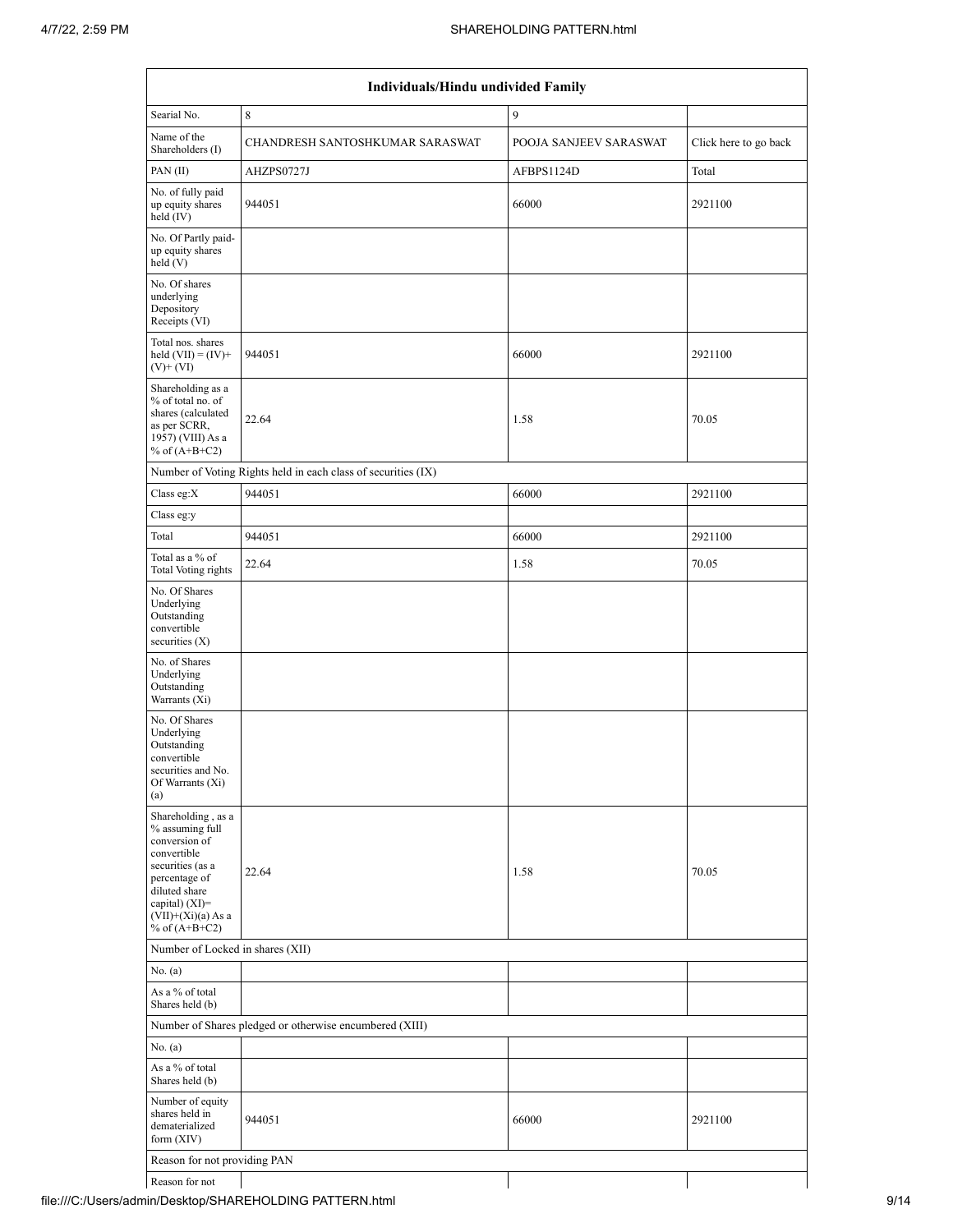| providing PAN    |          |                          |  |
|------------------|----------|--------------------------|--|
| Shareholder type | Promoter | <b>Promoter</b><br>Group |  |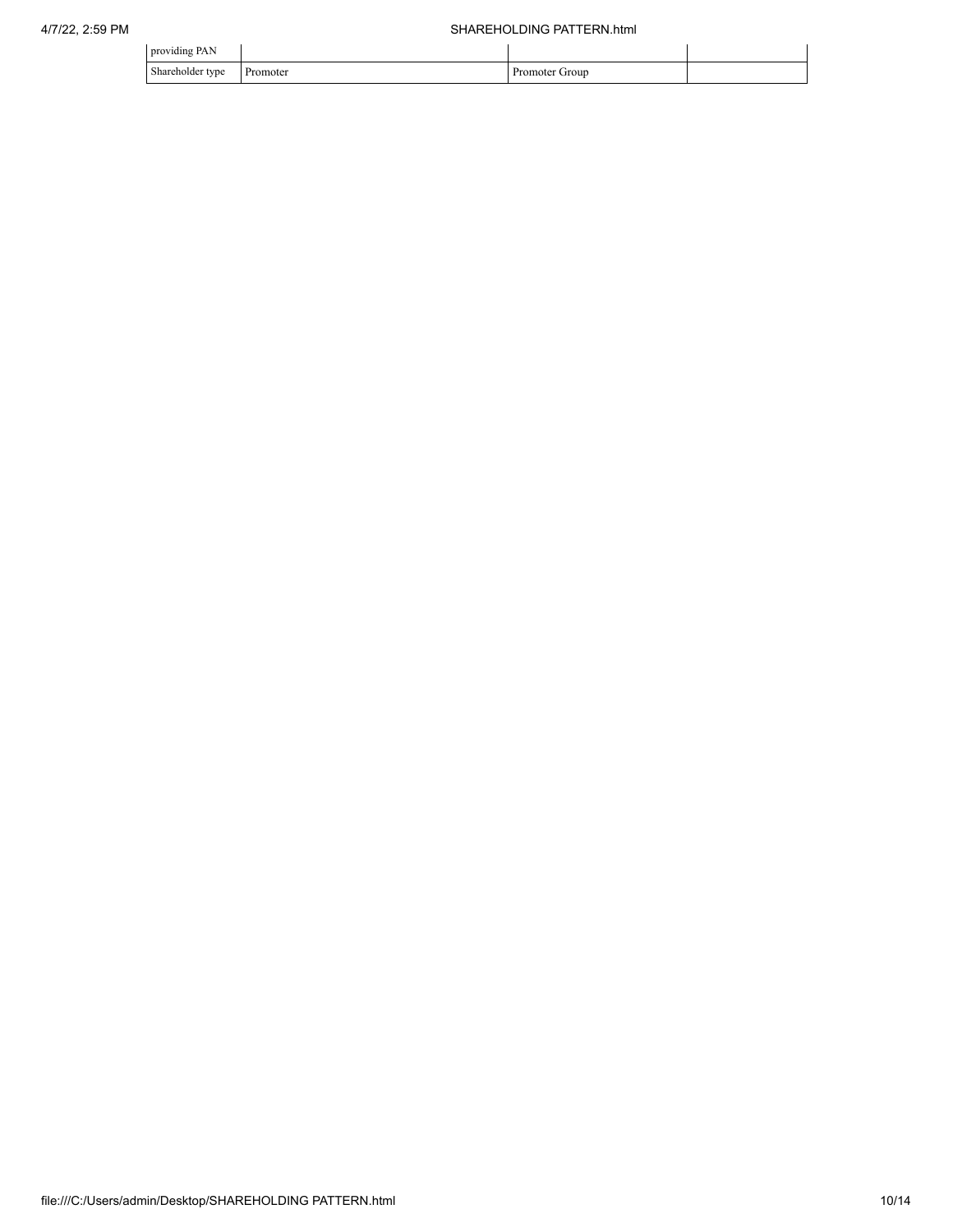$\overline{\phantom{a}}$ 

|                                                                                                                                                                                         |                                   |                                                               | Individuals - ii. Individual shareholders holding nominal share capital in excess of Rs. 2 lakhs. |                                                      |                                                  |                          |
|-----------------------------------------------------------------------------------------------------------------------------------------------------------------------------------------|-----------------------------------|---------------------------------------------------------------|---------------------------------------------------------------------------------------------------|------------------------------------------------------|--------------------------------------------------|--------------------------|
| Searial No.                                                                                                                                                                             | $\mathbf{1}$                      | $\overline{c}$                                                | 3                                                                                                 | $\overline{4}$                                       | 5                                                |                          |
| Name of the<br>Shareholders (I)                                                                                                                                                         | <b>SANJEEV</b><br><b>SARASWAT</b> | <b>KAMLESH</b><br>JAYANTILAL<br><b>SHAH</b>                   | <b>MAMTABEN</b><br><b>LAKSHMINARAYAN</b><br>DARJI                                                 | <b>VINABEN</b><br><b>VINODCHANDRA</b><br><b>SHAH</b> | <b>KETAN</b><br><b>RAMNIKLAL</b><br><b>MEHTA</b> | Click here<br>to go back |
| PAN (II)                                                                                                                                                                                | AHZPS0726K                        | AQDPS6361B                                                    | ANAPD1870E                                                                                        | APXPS5740R                                           | AEVPM2649Q                                       | Total                    |
| No. of fully paid<br>up equity shares<br>held $(IV)$                                                                                                                                    | 42000                             | 84333                                                         | 68500                                                                                             | 73000                                                | 150000                                           | 417833                   |
| No. Of Partly paid-<br>up equity shares<br>held (V)                                                                                                                                     |                                   |                                                               |                                                                                                   |                                                      |                                                  |                          |
| No. Of shares<br>underlying<br>Depository<br>Receipts (VI)                                                                                                                              |                                   |                                                               |                                                                                                   |                                                      |                                                  |                          |
| Total nos. shares<br>held $(VII) = (IV) +$<br>$(V)$ + $(VI)$                                                                                                                            | 42000                             | 84333                                                         | 68500                                                                                             | 73000                                                | 150000                                           | 417833                   |
| Shareholding as a<br>% of total no. of<br>shares (calculated<br>as per SCRR,<br>1957) (VIII) As a<br>% of $(A+B+C2)$                                                                    | 1.01                              | 2.02                                                          | 1.64                                                                                              | 1.75                                                 | 3.6                                              | 10.02                    |
|                                                                                                                                                                                         |                                   | Number of Voting Rights held in each class of securities (IX) |                                                                                                   |                                                      |                                                  |                          |
| Class eg: X                                                                                                                                                                             | 42000                             | 84333                                                         | 68500                                                                                             | 73000                                                | 150000                                           | 417833                   |
| Class eg:y                                                                                                                                                                              |                                   |                                                               |                                                                                                   |                                                      |                                                  |                          |
| Total                                                                                                                                                                                   | 42000                             | 84333                                                         | 68500                                                                                             | 73000                                                | 150000                                           | 417833                   |
| Total as a % of<br><b>Total Voting rights</b>                                                                                                                                           | 1.01                              | 2.02                                                          | 1.64                                                                                              | 1.75                                                 | 3.6                                              | 10.02                    |
| No. Of Shares<br>Underlying<br>Outstanding<br>convertible<br>securities (X)                                                                                                             |                                   |                                                               |                                                                                                   |                                                      |                                                  |                          |
| No. of Shares<br>Underlying<br>Outstanding<br>Warrants (Xi)                                                                                                                             |                                   |                                                               |                                                                                                   |                                                      |                                                  |                          |
| No. Of Shares<br>Underlying<br>Outstanding<br>convertible<br>securities and No.<br>Of Warrants (Xi)<br>(a)                                                                              |                                   |                                                               |                                                                                                   |                                                      |                                                  |                          |
| Shareholding, as a<br>% assuming full<br>conversion of<br>convertible<br>securities (as a<br>percentage of<br>diluted share<br>capital) $(XI)$ =<br>$(VII)+(X)$ As a %<br>of $(A+B+C2)$ | 1.01                              | 2.02                                                          | 1.64                                                                                              | 1.75                                                 | 3.6                                              | 10.02                    |
| Number of Locked in shares (XII)                                                                                                                                                        |                                   |                                                               |                                                                                                   |                                                      |                                                  |                          |
| No. $(a)$                                                                                                                                                                               |                                   |                                                               |                                                                                                   |                                                      |                                                  |                          |
| As a $\%$ of total<br>Shares held (b)                                                                                                                                                   |                                   |                                                               |                                                                                                   |                                                      |                                                  |                          |
| Number of equity<br>shares held in<br>dematerialized<br>form $(XIV)$                                                                                                                    | 42000                             | 84333                                                         | 68500                                                                                             | 73000                                                | 150000                                           | 417833                   |
| Reason for not providing PAN                                                                                                                                                            |                                   |                                                               |                                                                                                   |                                                      |                                                  |                          |
| Reason for not<br>providing PAN                                                                                                                                                         |                                   |                                                               |                                                                                                   |                                                      |                                                  |                          |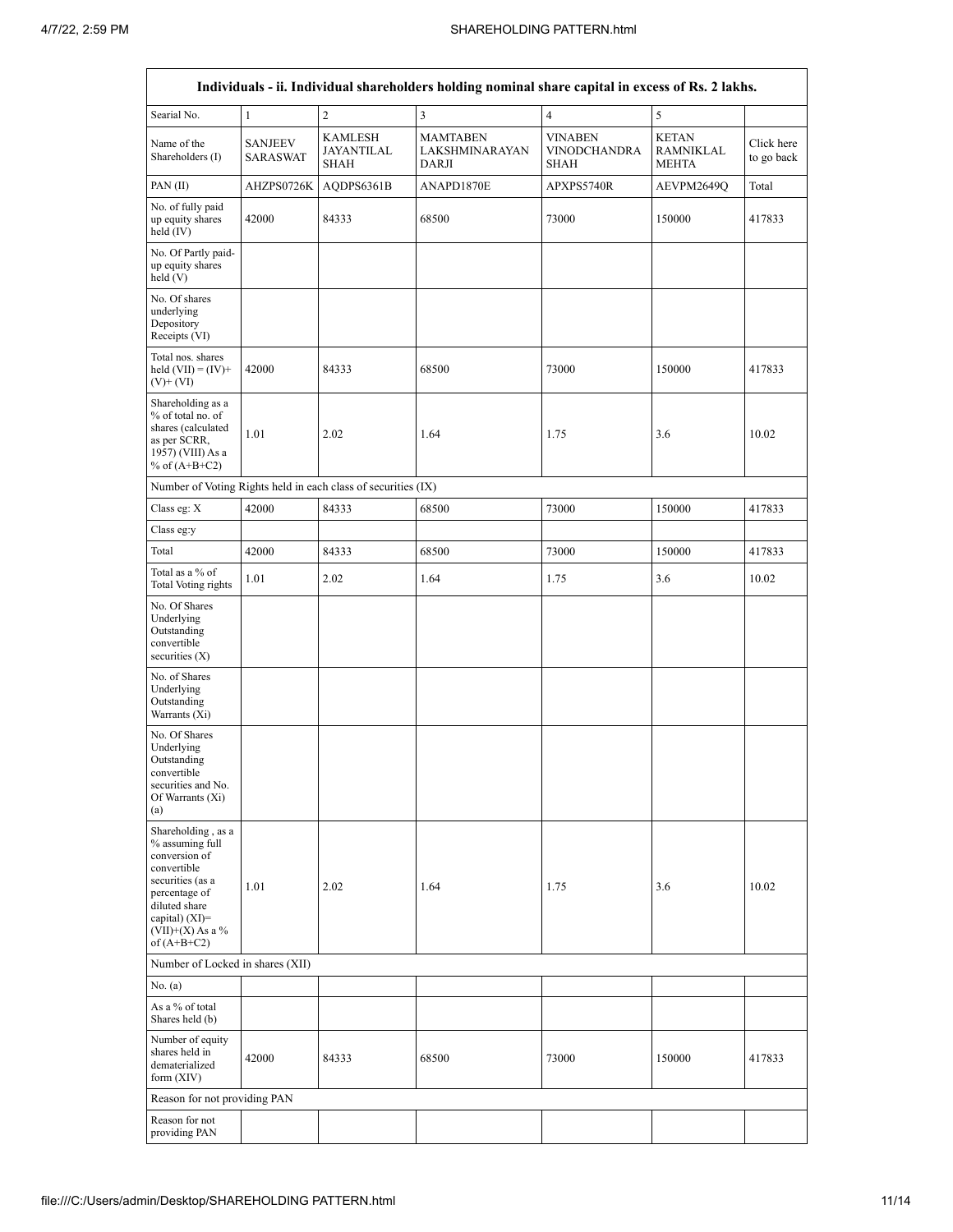|                                                                                                                                                                                        | Any Other (specify)     |                                                               |            |                |                       |  |  |  |  |  |
|----------------------------------------------------------------------------------------------------------------------------------------------------------------------------------------|-------------------------|---------------------------------------------------------------|------------|----------------|-----------------------|--|--|--|--|--|
| Searial No.                                                                                                                                                                            | $\mathbf{1}$            | $\overline{c}$                                                | 3          | $\overline{4}$ |                       |  |  |  |  |  |
| Category                                                                                                                                                                               | <b>Bodies Corporate</b> | Firm                                                          | <b>HUF</b> | Firm           |                       |  |  |  |  |  |
| Category / More<br>than 1 percentage                                                                                                                                                   | Category                | More than 1 percentage of shareholding                        | Category   | Category       |                       |  |  |  |  |  |
| Name of the<br>Shareholders (I)                                                                                                                                                        |                         | PLUTUS CAPITAL MANAGEMENT LLP                                 |            |                | Click here to go back |  |  |  |  |  |
| PAN $(II)$                                                                                                                                                                             |                         | AASFP6835A                                                    |            |                | Total                 |  |  |  |  |  |
| No. of the<br>Shareholders (I)                                                                                                                                                         | $\mathbf{1}$            | $\mathbf{1}$                                                  | 9          | $\mathbf{1}$   | 11                    |  |  |  |  |  |
| No. of fully paid<br>up equity shares<br>held (IV)                                                                                                                                     | 2000                    | 52000                                                         | 85333      | 52000          | 139333                |  |  |  |  |  |
| No. Of Partly paid-<br>up equity shares<br>held(V)                                                                                                                                     |                         |                                                               |            |                |                       |  |  |  |  |  |
| No. Of shares<br>underlying<br>Depository<br>Receipts (VI)                                                                                                                             |                         |                                                               |            |                |                       |  |  |  |  |  |
| Total nos. shares<br>held $(VII) = (IV) +$<br>$(V)$ + $(VI)$                                                                                                                           | 2000                    | 52000                                                         | 85333      | 52000          | 139333                |  |  |  |  |  |
| Shareholding as a<br>% of total no. of<br>shares (calculated<br>as per SCRR,<br>1957) (VIII) As a<br>% of $(A+B+C2)$                                                                   | 0.05                    | 1.25                                                          | 2.05       | 1.25           | 3.35                  |  |  |  |  |  |
|                                                                                                                                                                                        |                         | Number of Voting Rights held in each class of securities (IX) |            |                |                       |  |  |  |  |  |
| Class eg: $\mathbf X$                                                                                                                                                                  | 2000                    | 52000                                                         | 85333      | 52000          | 139333                |  |  |  |  |  |
| Class eg:y                                                                                                                                                                             |                         |                                                               |            |                |                       |  |  |  |  |  |
| Total                                                                                                                                                                                  | 2000                    | 52000                                                         | 85333      | 52000          | 139333                |  |  |  |  |  |
| Total as a % of<br>Total Voting rights                                                                                                                                                 | 0.05                    | 1.25                                                          | 2.05       | 1.25           | 3.35                  |  |  |  |  |  |
| No. Of Shares<br>Underlying<br>Outstanding<br>convertible<br>securities $(X)$                                                                                                          |                         |                                                               |            |                |                       |  |  |  |  |  |
| No. of Shares<br>Underlying<br>Outstanding<br>Warrants (Xi)                                                                                                                            |                         |                                                               |            |                |                       |  |  |  |  |  |
| No. Of Shares<br>Underlying<br>Outstanding<br>convertible<br>securities and No.<br>Of Warrants (Xi)<br>(a)                                                                             |                         |                                                               |            |                |                       |  |  |  |  |  |
| Shareholding, as a<br>% assuming full<br>conversion of<br>convertible<br>securities (as a<br>percentage of<br>diluted share<br>capital) $(XI)=$<br>$(VII)+(X)$ As a %<br>of $(A+B+C2)$ | 0.05                    | 1.25                                                          | 2.05       | 1.25           | 3.35                  |  |  |  |  |  |
| Number of Locked in shares (XII)                                                                                                                                                       |                         |                                                               |            |                |                       |  |  |  |  |  |
| No. $(a)$                                                                                                                                                                              |                         |                                                               |            |                |                       |  |  |  |  |  |
| As a % of total<br>Shares held (b)                                                                                                                                                     |                         |                                                               |            |                |                       |  |  |  |  |  |
| Number of equity<br>shares held in<br>dematerialized<br>form $(XIV)$                                                                                                                   | 2000                    | 52000                                                         | 85333      | 52000          | 139333                |  |  |  |  |  |
| Reason for not providing PAN                                                                                                                                                           |                         |                                                               |            |                |                       |  |  |  |  |  |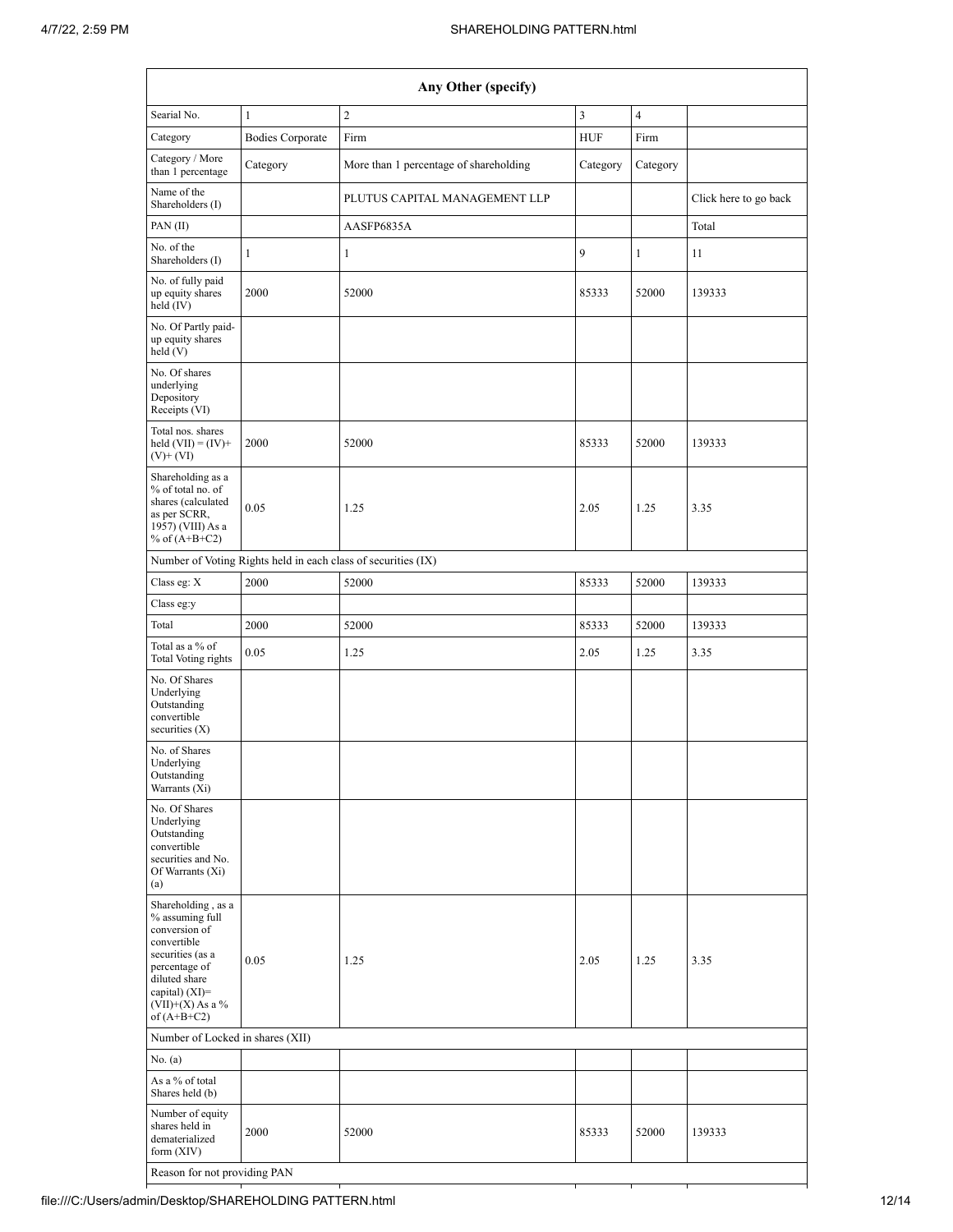| SHAREHOLDING PATTERN.html |  |  |
|---------------------------|--|--|
|                           |  |  |

| Reason for not |  |  |  |
|----------------|--|--|--|
| providing PAN  |  |  |  |
|                |  |  |  |